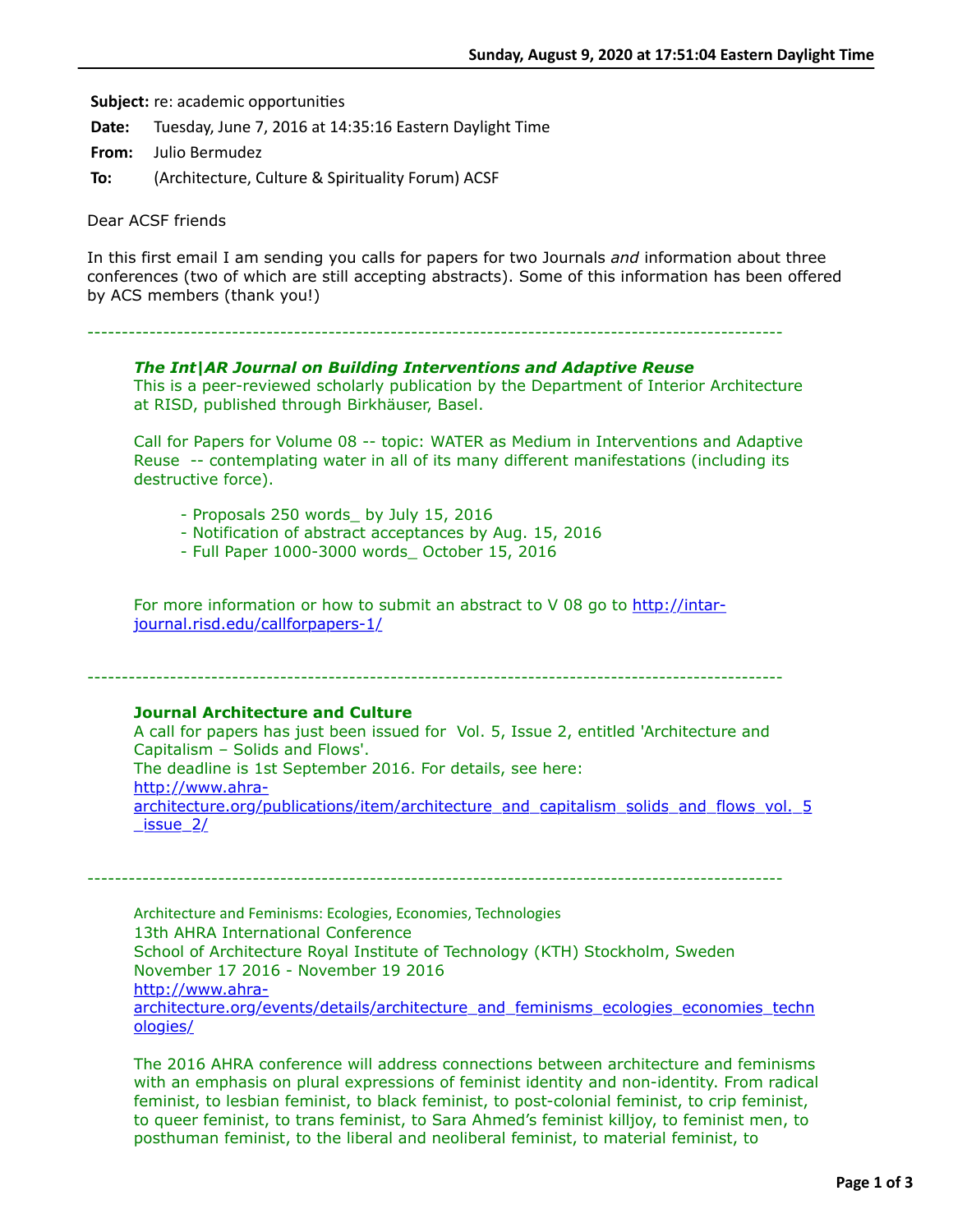marxist feminist, to eco feminist, to Roxane Gay's popular Bad Feminist and many others, even to post feminist voices, the claim to feminism continues to be tested and contested. And this conference will be no exception. Between architecture and feminisms our specific focus will be upon transversal relations across ecologies, economies and technologies. Specifically, we are concerned with the exploration of ecologies of practice, the drawing out of alternative economies, and experimentation with mixed technologies, from craft to advanced computational technologies.

-----------------------------------------------------------------------------------------------------

### **Theory's History 196X-199X**

Challenges in the historiography of architectural knowledge KU Leuven, Belgium February 09 2017 - February 10 2017

CALL FOR PAPERS Submission deadline: 15th of June, 2016

In recent international literature addressing the history of 20th century architectural theory, the year 1968 is indicated as a decisive moment, giving rise to a 'new' architectural theory. From that moment onwards, emphasis was no longer placed on the aesthetics of architecture, but on its critical potential. Yet, according to some scholars, this intensification of theory was short-lived. A presence of coexisting and even contradictory paradigms derived from very different epistemic domains (anthropology, philosophy, linguistics, social sciences, etc.) led to a setback of theory, resulting in an end-of-theory atmosphere in the 1990s.

It is not a coincidence that the so called death of architectural theory concurred with the upsurge of anthologies on architectural theory that collect and classify referential texts. Instead of burying theory, these anthologies had an additional effect, namely to institutionalise it. In other words, they offered both closure to a past period and also defined the locus of a next period of theorisation, invoking a 'historical turn'. At the same time architectural discourses, and especially architectural historiography, were engaging with new theoretical fields such as gender studies or postcolonial studies, giving rise to a continued production of theoretically informed books and articles.

The goal of this conference is to discuss the methodological challenges that come along with this historical gaze towards theory, by focusing on the concrete processes in which knowledge is involved. By screening the unspoken rules of engagement that the accounts of post-war architectural theory have agreed to and distributed, we want to point at dominant assumptions, biases and absences. While anthologies inevitably narrate history with rough meshes, we believe it is time to search for those versions of theory formation that have slipped through these nets of historiography, in order to question the nature of theory and the challenges it poses to historians. How do you do historical research on something as intangible as theory, or in a broadened sense, the knowledge of architecture?

#### Practical information

Please visit our website for up to date information and for the full CFP: <http://architecture.kuleuven.be/theoryshistory/>

This two-day conference will be held in Brussels on Thursday and Friday 9th - 10th February 2017. The conference aims to bring together both young and established scholars from every discipline that is able to engage with the topics outlined above. Confirmed keynotes are Joan Ockman, Ákos Moravánszky and Łukasz Stanek.

We're happy to receive abstracts of up to 300 words until the 15th of June, 2016.